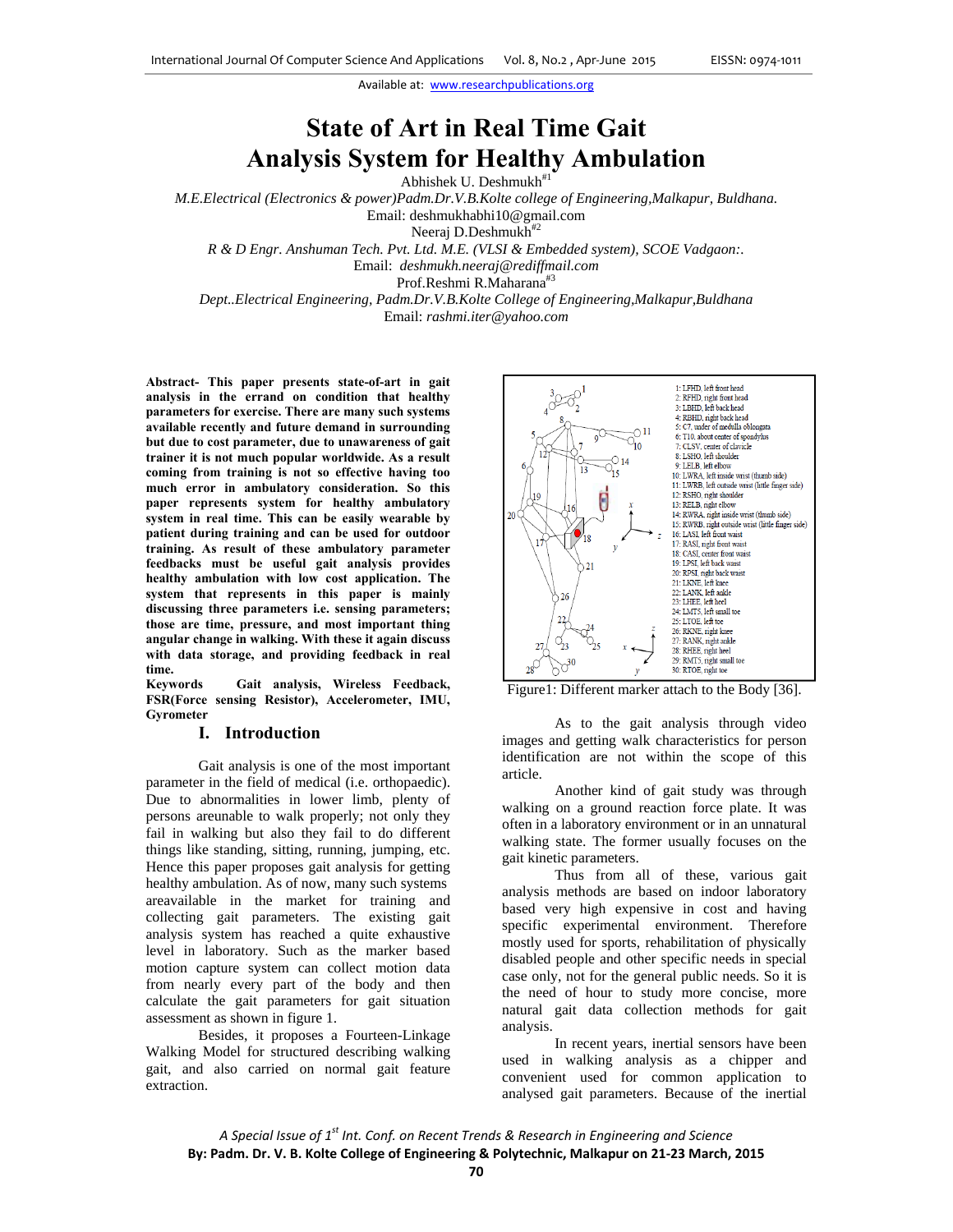sensor exclude indoor laboratory experimental environment. Now-a-days, research is going on to construct ambulatory and wearable system with real time application. With the usage of wearable devices such as accelerometer, gyrometer, etc. various things get affectedwhich assist gait parameter. It has made significant change to get healthy ambulatory parameter.

 With inertial sensors the other main attraction is awake on force sensors to analyse walking, since it is directly concerned with both ground as well as feet contact. As the force sensor are more costly than inertial sensor still popular in field of gait analysis, because of its accuracy and ability to provide convenient result for gait analysis in exchange of few bucks. Also there are a few problems in front of designer for collaboration of the data and representing it; in real time, in easy way to understand forlayman.

 Common use of wireless inertial sensor or force system is designed to be cheap, easy gait analysis, and escape from the need for expensive laboratory equipment and cumbersome precalibration process. However, the use of multisensors still needs proper calibration. As each experiment has the different sensor placement, the researchers neither have standard hardware configuration, nor have standard software to be used. So, many researchers which use force or inertial sensors systems must develop algorithms by themselves to detect gait. The main categories of algorithms are about deciding gait phase.

## **II. Gait analysis method**

## **1. Aim for walking gait analysis**

In early days, walking gait analysis was used to clinical estimation for disabled person. Doctor through their naked eye's observation concludes gait parameter; whether patient's walking parameter is good or need assistance. As sense is changing rapidly, plenty of devices have been introduced by the medical science. But this is only in case of well developed countries. Since, plenty of countries fail to provide such devices for gait analysis.

First, is to study the walking pattern, then to do some gait feature extraction for special gait population. By the determination of the gait cycle and gait phases, and by the validation of gait events, it can obtain a series of parameters related gait.

Second isto provide worldwide solution for detection of abnormal walking parameter, since plenty of countries use older methods for gait analysis, which are based on only doctor's or physician's assumptions.

Third is early diagnosis for some diseases which may affect the gait and doing some prediction of fall risk. Gait analysis is not only important for the diagnosis of many neurological diseases such as Parkinson'sdisease; also it can diagnose some of osteoarthritis which may affect the walking gait.

Besides, gait analysis can be as a tool for evaluation of walking function, and to assess the recovery degree of walking ability in patients after treatment. Sometimes gait analysis also can be applied to assist in physical rehabilitation guidance. That will help clinical doctors very more if we can use gait analysis conveniently not in a laboratory. But, the real time using gait analysis for clinical disease diagnosis is very fewer. Therefore, the assistance for disease diagnosis and rehabilitation may be the main aim or application of gait analysis in future.

## **2. General sensors used to analyse walking parameters**

There are various types of sensors being used for gait analysis. These can been shown in table I. Here they can be used separately or in combinational manner. In these the FSR (force sensor unit) is most popular sensor, which is used in every now and then. Moreover, researchers mention the use of FSR for finding gait parameter in their paper. With these accelerometer is quite popular; also there are various researchers who mention multiple sensory elements. There are different specification and type in both FSR's and accelerometer. There are low gains or high gains with variation in tolerable force applied by normal walking. There are biaxial or tri-axial accelerometers with low gravity or high gravity, and so on.

|  |  | Table I: Most popular sensors discuss |  |  |
|--|--|---------------------------------------|--|--|
|--|--|---------------------------------------|--|--|

| Sensor        | Discuss by Paper        | Mention     |
|---------------|-------------------------|-------------|
| Category      |                         | Rate $(\%)$ |
| Accelerometer | $[1-8, 21, 22, 35, 36]$ | 31.42       |
| <b>BSN</b>    | $[8-12]$                | 14.28       |
| <b>FSR</b>    | $[13-26]$               | 40          |
| Gyrometer     | $[1, 13-14, 27, 35]$    | 14.28       |
| Image         | $[28-31]$               | 11.42       |
| <b>IMU</b>    | $[18, 32-35]$           | 14.28       |
| Magnetometer  | [8]                     | 2.85        |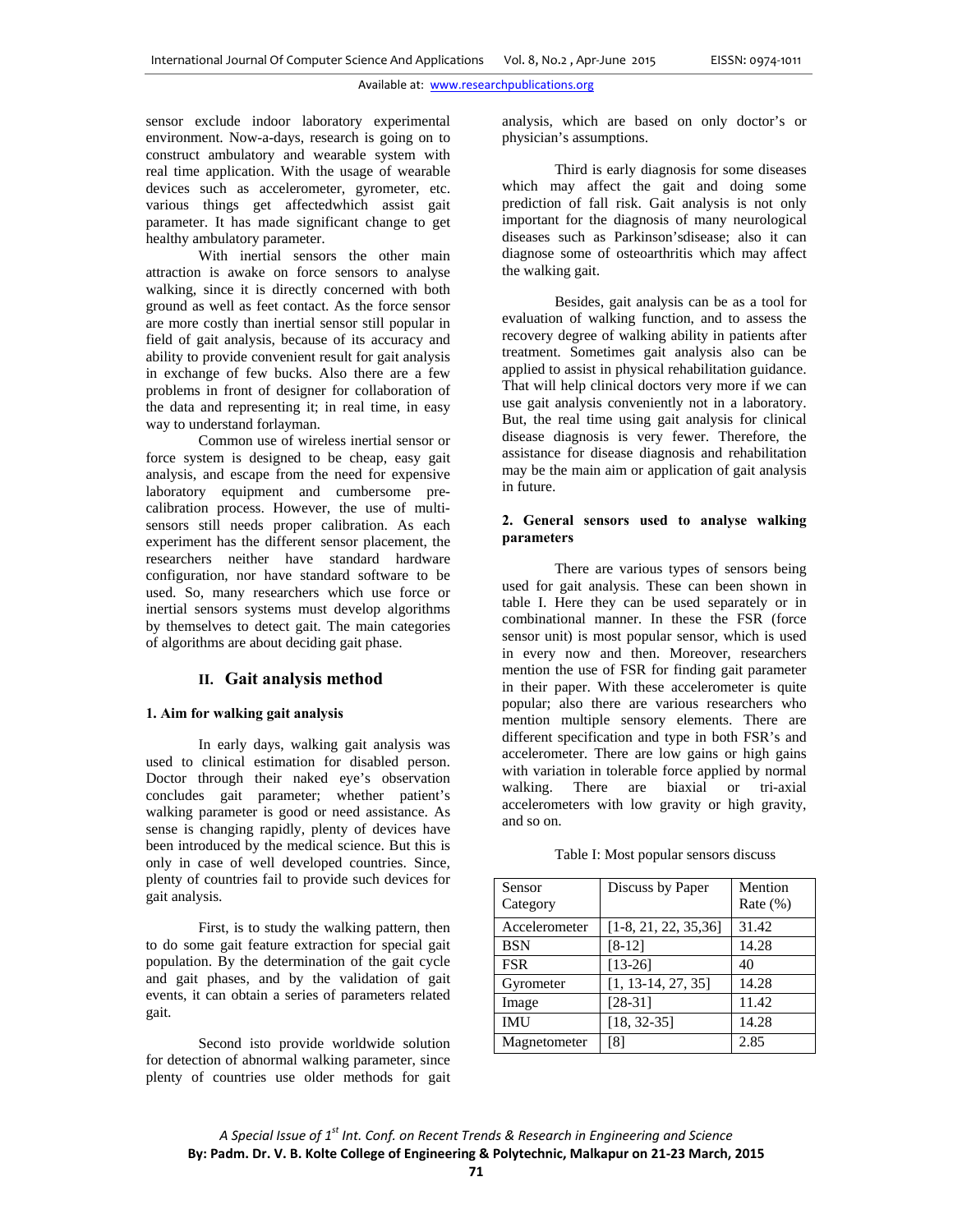The most systems, which are used in these days is indoor laboratory system; hence considering image processing is the best option but only for the indoor system. Since this paper deals with wearable sensory system it is tough to analyse gait analysis using image processing, and having major in cost factor. Hence other system gets advantage.

Table II: Location of body to place sensor[36]

| <b>Body Location</b> | <b>Attached Methods</b> |
|----------------------|-------------------------|
| Heel/shoe lateral    | Velcro                  |
| Instep               | <b>Straps</b>           |
| Shank                | <b>Belts</b>            |
| Thigh                | Belts, Velcro           |
| Knee                 | <b>Elastic Belt</b>     |
| Pelvis               | Velcro                  |
| Lumber/waist         | Band, belt              |
| <b>Upper Trunk</b>   | Velcro                  |
| Arm                  | <b>Belts</b>            |
| Head                 | Helmet, cap             |
| Ear                  | e-ar                    |

#### **3. The locations of sensors placement**

In order to capture gait parameters, researchers usually used one or more inertial sensors, and then placed in different parts of the body [1]. Although normal human walking is to be implemented by the feet, but the stability of gait is decided by a variety of factors. These include walking speed, gait rhythm, ground conditions, nervous system, and so on. The human body is an organism, whether there is a physical injury or a problem of central nervous, it can affect the walking gait. Table II, shows some examples of inertial sensor placement of body. You can see, the inertial sensor placement is not limited to the lower limbs, such as heels, ankles, instep of feet, tibias and thighs. Also, the inertial sensors can be placed in upper body, such as waist, abdomen, spine of back, etc. The higher locations are the head and ears. The acceleration of these parts of the body can better describe the gait balance and gait stability when human is walking.

But it was clear that even if we put the sensor on the instep, where different locations of the instep will still affect the adjustment of sensor coordinates and the accuracy of the test parameters. Wearable inertial sensor systems can be used continuously and unobtrusively to assess gait during every day by particularly with regard to gait analysis techniques become more mature and improved.

## **III.Key Problems**

## **1. The consideration of sensors**

On the whole, it is necessary to consider various features of the sensors, such as area or size, preciseness, portability, wearability, etc. For different purposes or uses of sensors, the consideration of some features may be emphasized.

The gait parameters can be measured by wearable sensors such as FSR's, accelerometers, gyroscopes, magnetometers and goniometers. The sensors attached to the foot provide better results for normal walking and require only little signal conditioning. In case of accelerometer by adding gyrometer reduce errors caused by accelerometer vibration. The accuracy problems when using the inertial sensors or FSR separately to measure the gait parameters have been better solved through data redundancy, data complementary and data fusion.

Although the use of more sensors will improve the accuracy of gait parameters, but too much of sensors will affect the system's portability. Especially if you want to do some clinical diagnosis, auxiliary rehabilitation and so on, the portability may be more important. It should be considered the balance between accuracy and portability.

When using wearable sensor system to do a more sophisticated gait analysis, it will be used the sensor information from other parts of body besides on the foot. It also needs to consider the interoperability between multiple devices and multiple systems. A subtle gait analysis system can find out some special gait characteristics, it can be used for long term gait data analysis to acquire the little changes or little differences compared with some before.

Again realising walking gait parameter in real time is very crucial task. If we consider multi sensory system analysing data in real time and represent it is massive job to do. Again with whatever information we collect it can store for long time and sending data for long distance is again makes headache.

#### **2. Gait events detection**

There are many papers researched on gait event detection. The gait events refer to the phases of gait cycle. In early time, the gait events detection was by heel switch to start the cycle of gait. In literature, the procedure of segmentation divided the gait cycle into four phases: stance, heel-off, swing, heel strike, and the different gait events were heel-off, toe-off, heel strike and foot-flat. That is, human gait was broken down into three states, namely Stance, Push off and Swing phase. The instances that indicate transition between these states were Heel off, Toe off and Heel strike. But the classical gait cycle was to be divided into seven phases beginning at Initial contact or Heel strike, including Loading response, Mid-stance, Terminal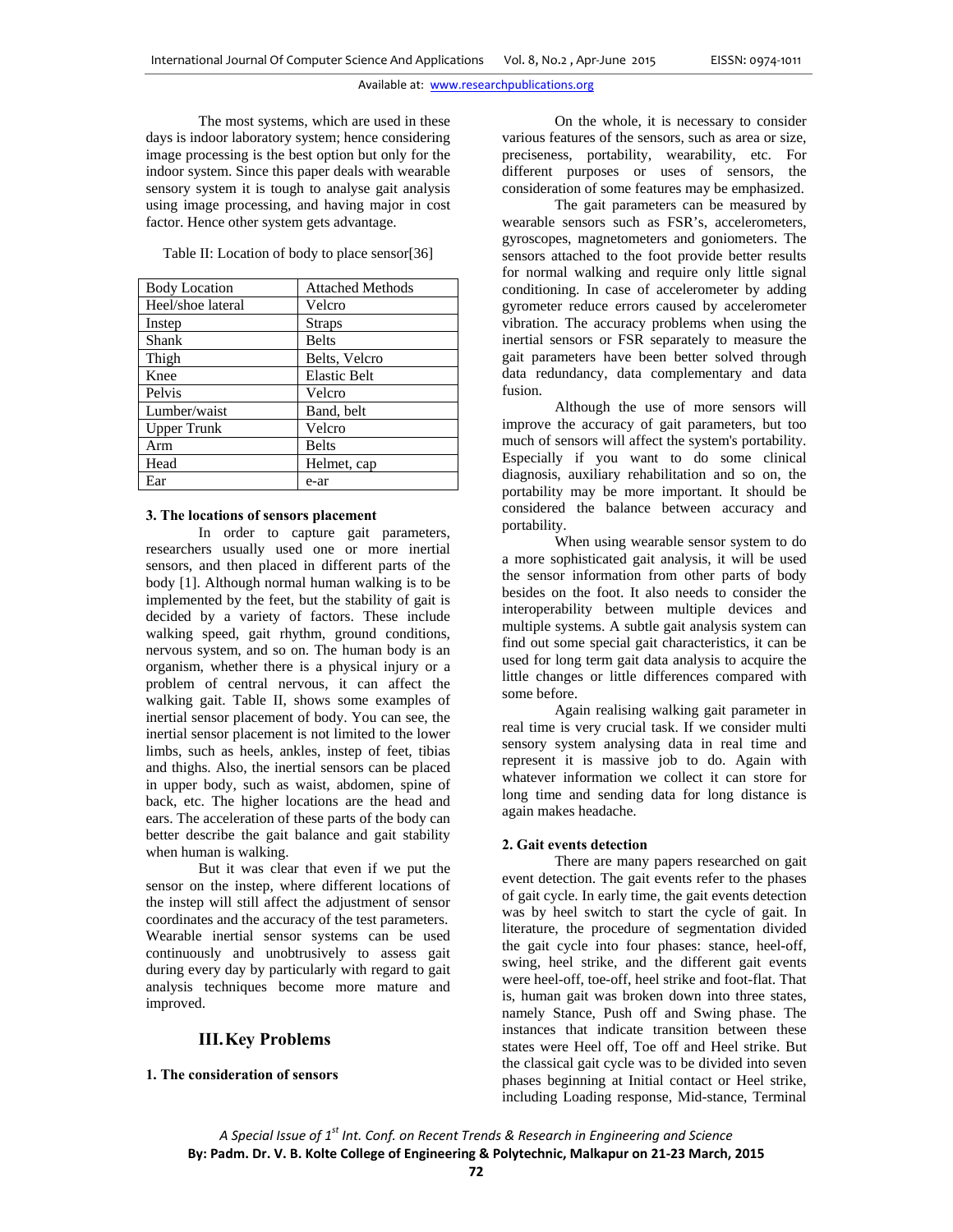stance, Pre-swing, Initial swing, Mid-swing and Terminal swing. In practical application, this gait phasing may not be conducive to inertial sensors to identify them. So in recent years there are still various gait models visible in the study reports.

Normally, the gait events detection was achieved by a motion analysis system with some algorithms, but if the leg segments' orientations cannot be accurately obtained and combined with the signals of the sensor units, it is almost impossible that all the gait phases are effectively detected. The gait events or phases detection is a necessary process of the gait analysis using sensors.

## **IV.Promising Paper Direction**

## **1. Evaluate the effectiveness of measurement methods**

It has been found many different sensor configurations for gait detection in ambulatory systems. Force and Inertial sensors were often set up to consider the use of single or multiple, easier to put on, less influence with people's daily lives, and the test reliability. There should be some evaluation criteria to assess the effectiveness and the accuracy of the measurement. But this is almost impossible task due to the current situation. Almost every study had its self-designed sensor systems for gait analysis. Various sensors or sensor combinations were used and were capable of providing relevant physical signals of gait.

FSR seeking most used sensor, that seemed with the combination of wireless feedback system creates more interest in it. As it is some tedious to interface and demands special kind of arrangement for sensing force it disappoint in making fine set up. To finding main pressure points and put it below provides information about heel struck and toe off of both legs. There are various ambulatory systems, but due to their experimental application it limits ambulatory used.

Accelerometers seemed to be another significantly used sensor, and often used in combination with gyroscopes. In addition, the sensor positioning less critical as placing the sensor at nearly any location that includes heel, ankle, instep, shank, thigh, trunk, and their combination. Both legs were possible with appropriate signal processing. Although many experiments called as ambulatory systems, but only a few which are suitable for daily ambulatory use. Most methods have been developed for use under laboratory conditions causing design constraints which limit their clinical usability.

In previous decades, diseases diagnostic accuracy used with gait analysis has not yet been proven reliably, so that there is no applicable clinical tool so far. This requires more detailed experimental work, as well as clinical patient assistance. So in the future, it should proceed from the clinical application to set evaluation criteria or guidelines. The first is ambulatory, the inertial sensors system should be easy to put on and take off. It should also use less cables or wires and then make more use of wireless devices. Followed by practicability, the sensors system will encounter the ordinary populace of patients. Furthermore the durability, the hardware of sensors system itself must to be more stable, not easily damaged, as well as energy-saving considerations.

## **2. Long-term assessment under normal daily activities**

In order to compute the temporal parameters such as the duration of swing, single and double stances during a gait cycle, it is necessary and sufficient to determine for each leg the precise moments of heel strike and toe-off during that cycle. This is one of the purposes of long-term assessment under normal daily activities. Another aim is to construct a promising monitoring tool for several purposes. For example, it can do in regularly survey of normal gait with the long-term assessment system. It allows measurements of gait features during a long period of walking and thus supplies the stride-to-stride variability of gait. So the system must be portability, it can be used in other settings not in a gait laboratory and therefore provides information that is more likely to reflect the actual performance of the subjects. It can be used in many clinical applications for elderly subjects, such as a diagnostic tool for abnormal gait analysis, a predictor tool for fall risk estimation, or a monitoring tool to assess progress through rehabilitation. The system may have a high acceptability by elderly subjects.

#### **3. Sensors with applications**

As we discuss on the various types of sensors, we can examine different kinds of applications. Some of them listed in table III. Hence from these we may pay more attention on those applications for helping in gait analysis.

As we see from these table mostly FSR are calibrated for fair gait analysis. The references mentioned above are belonging in year 2011-2012. Hence from it we shall tell that future systems belong on FSR; as others have their own erroneous conditions. To surplus these things; many of times multi sensory system is best option. But it has its disadvantage too. But this is not the sense in FSR; it can able to generate fine result.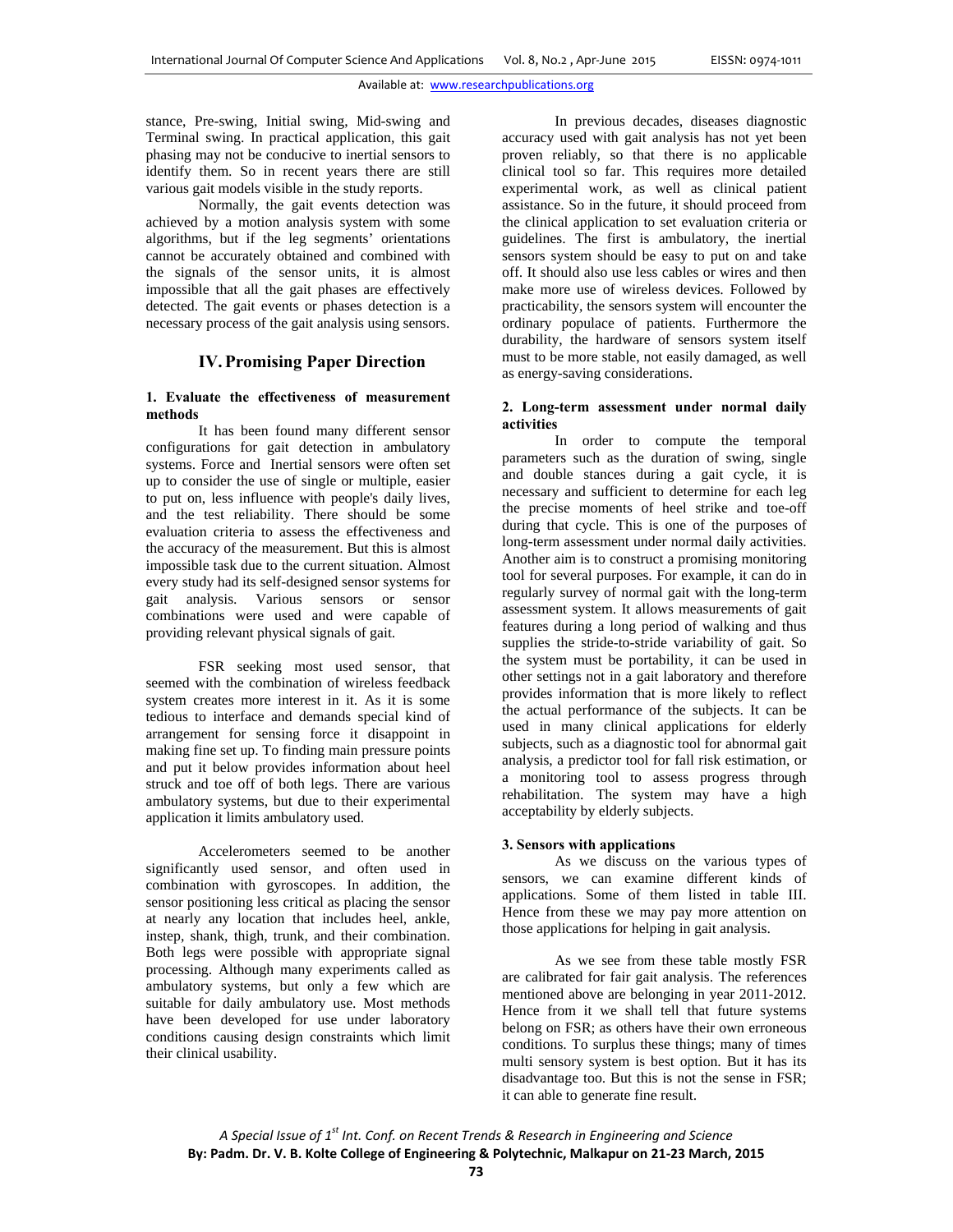#### **4. Feedback system**

In modern way the most suitable way to realising the feedback from sensors is using Mobile Phone system. This is quite interesting question that; why Mobile Phones? But as we all know the most developing area now our days belongs to mobile phones and tablets. These are most user friendly devices present in surrounding. Different kinds of application makes better for making user more familiar with technology. De-novo for feedback system towards mobile computing was debatable [8, 13] as shown in figure 2. Researcher can also take care of mobile computing. Hence system gets more complicated.

Table III: Sensors and its Applications

| Category<br>of Sensor | Discuss in<br>Reference   | Application                                                                                                                                                                                                                               |
|-----------------------|---------------------------|-------------------------------------------------------------------------------------------------------------------------------------------------------------------------------------------------------------------------------------------|
| Accelerom<br>eter     | 21,<br>$[1-8,$<br>22, 35] | Human motion track,<br>analysis, activity<br>Gait<br>analysis, Gait feature<br>extraction-parkinson's<br>and alzheimer's disease,<br>step detection in mobile<br>computing, evaluation<br>of arm motion, analysis<br>of walking parameter |
| <b>BSN</b>            | $[8-12]$                  | analysis of walking<br>parameter, Gait analysis<br>Ubiquitous Healthcare,<br><b>Biofeedback</b><br>network<br>for Medical<br>E-health<br>care, Implementation of<br>Virtual sensor, Walker<br>recognition                                 |
| Gyrometer             | $[1, 13-14,$<br>27, 35]   | Gait analysis, Human<br>motion<br>track,<br>sit-to-<br>stand motion analysis,<br>Humanoid robot                                                                                                                                           |
| <b>FSR</b>            | $[13 - 26]$               | Walking gait analysis,<br>Treadmill<br>walking<br>analysis, Collecting six<br>day data running<br>through desert, Haptic<br>feedback, bipedal<br>and<br>quadrupedal robot                                                                 |
| Image                 | $[28-31]$                 | Gait analysis, Gesture<br>interaction                                                                                                                                                                                                     |
| <b>IMU</b>            | $[18, 32-35]$             | Gait analysis, Collecting<br>day data running<br>six<br>through desert,<br>Joint                                                                                                                                                          |

|                  |     | motion analysis                                 |
|------------------|-----|-------------------------------------------------|
| Magnetom<br>eter | [8] | analysis of walking<br>parameter, Gait analysis |

Few years ago, the system present is using laboratory instruments that make helpful to researcher. In laboratory environment, using wired system for generating feedback is the best option as shown in figure 3. The disadvantage of this kind of system is its cost. Due heavy traditional instruments cost get affected and patient restricted only in closed rooms where gait analysis is not that much effective due to less hurdles for facing.



Figure 2: Mobile Based BSN system [10]

Taking control action on traditional instrumental problems, new research held toward wireless feedback system. Generic view towards wireless system feels better for outdoor training. Provide new wild scope for walking gait analysis.



Figure 3: Traditional Laboratory Environmental for gait analysis.

Table IV: Wireless Feedback system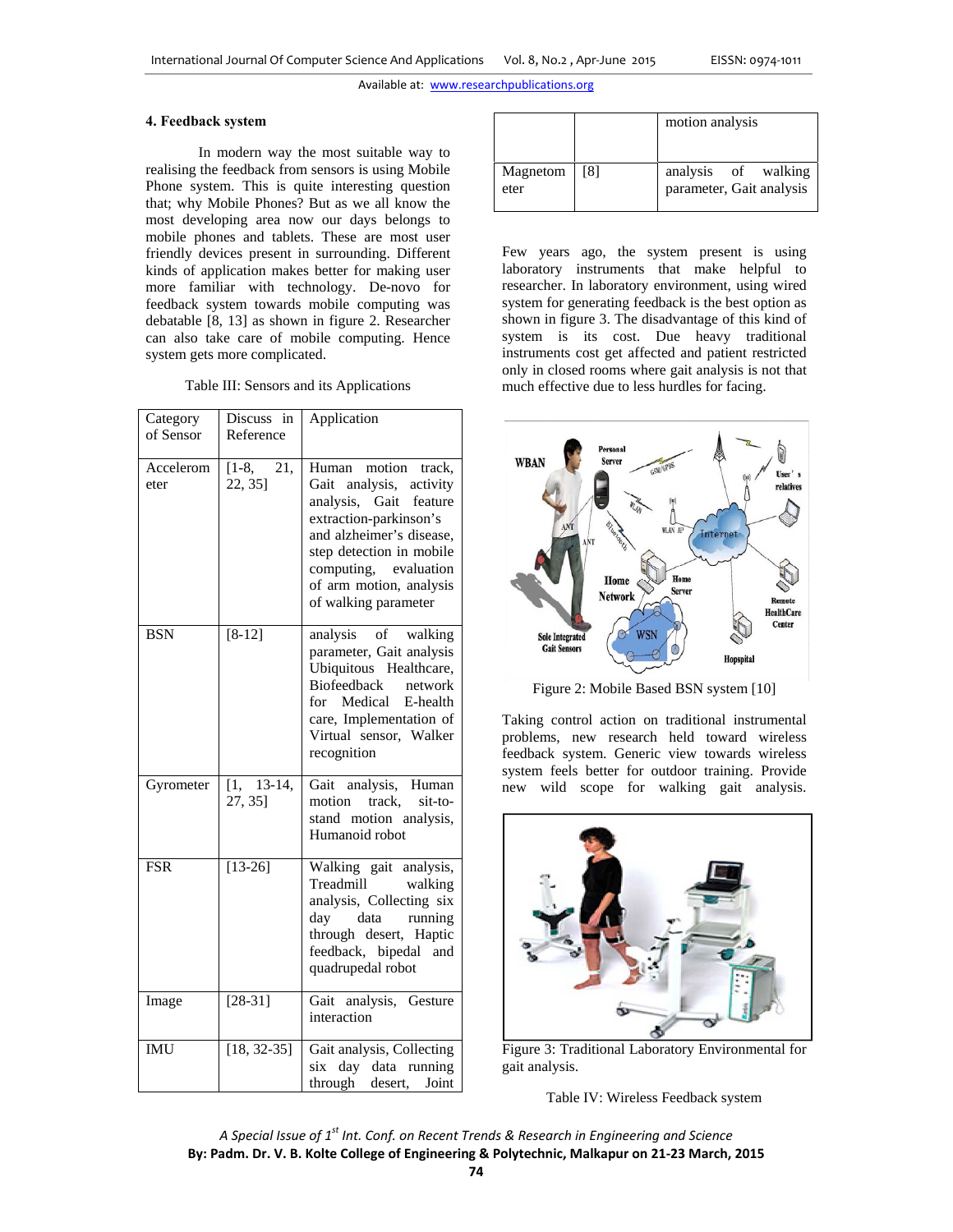| Type of<br><b>System</b> | <b>Discuss</b><br>in paper | Application                                                                                       |
|--------------------------|----------------------------|---------------------------------------------------------------------------------------------------|
| Mobile                   | [2,4,8,17]<br>19]          | Gait analysis, Walking in<br>place, Gait monitoring,                                              |
| Wi-Fi                    | [9]                        | Body area network                                                                                 |
| <b>X</b> bee             | [21, 22, 25]<br>.32]       | Gait analysis, wireless<br>smart network for walking<br>analysis, system<br>for<br>Rehabilitation |

 Not only mobile was the most useful tool but different kinds of tools such as Wi-fi, Bluetooth, GPRS, GSM, etc. which can able to send data as per our requirement, as Bluetooth, Xbee. Table IV shows, some Feedback systems which are very helpful for gait analysis.

#### **5. State of arts**

As previously discussed in table III, plenty of application comes in-front of us for gait analysis in ambulatory system. These can be categorised as per their primary function into various sub system like; monitoring system, rehabilitation assistance devices and long term medical aids. Basically the main attention going towards, providing dedicated monitoring of specific medical conditions.

Applications are shortlisted as

- Clinical disease diagnosis
- Healthcare and disease prevention
- Functional assessments
- Physical activity pattern assessment
- Artificial leg
- Judging medical fitness
- Sports

These are few but main domain where this kind of system provides little more advantageous. The wearable sensors system can provide valuable information for assessment of volumes, intensity and pattern of physical activity across the daily and weekly patterns of all peoples. This will helpful to physical activities that are specifically tailored for the needs for all age patients.

# **V. Conclusion**

Discussion on above parameters, more over concentrated in the wearable system. Since it does not need more complicated instruments and not willing any restriction on training surface. As per the above observation mostly paper take interest in FSR followed by Accelerometer [13-28, 1-8]. As there are unwanted signals generate due to vibrations on walking. To minimize these erroneous effect normally considering gyrometer that's create IMU system [1, 35]. The main algorithm used in this field is mainly concern with SVM modelling where all axial parameters summed in singular parameter. This technique is helpful but it again has disadvantage, which mostly deals with the angular change in locomotion. It does not give direct relation between surface and foot. These problems are overcome by the sensor FSR.

 Recently most popular trend in gait analysis comes over the FSR due to direct interaction between ground and feet [13-26]. Since plenty of application discus in recent days; to used FSR as the Gait analysis is their main application. Not only that making artificial electronic Knee with self intelligence is upcoming area in the field of FSR. Combination of FSR sensors with Gyro sensor makes system much better for others applications [13-14].

 At the present time, there are many potential applications of gait analysis in ambulatory systems. Wearable devices can be broadly categorized according to their primary function into monitoring systems, rehabilitation assistance devices and long-term medical aids. The primary function of monitoring devices is to provide dedicated monitoring of specific medical conditions. Rehabilitation devices are those that can actively assist in the rehabilitation process while retaining a monitoring element. Long-term medical aids are the devices used to improve the user's quality of life, and have been described as assistive technology devices.

Firstly, it is used in clinical disease diagnosis. Some diseases that mainly cause abnormal gait, such as the central nervous system disease, the Cerebro-vascular disease, the early Parkinson disease, osteoarthritis, and so on, may be found through long-term gait analysis.

Secondly, the healthcare and disease prevention like Parkinson's and Alzheimer's. This is done mainly by the real-time gait analysis, when the unexpected abnormal signals output, that shows some aspect of the body in poor condition. This exception alert can remind the user or guardian timely to pay attention. Because of the earliest symptoms of the disease could be found, you could get treatment in time to prevent the disease progression or down to danger. Also healthcare includes prevention falls in elderly persons with a high fall risk.

Thirdly, the ambulatory gait analysis system will serve as professional reference for screening disability rehabilitation planning. This could be demonstrated by identifying early symptoms of some diseases like osteoarthritis and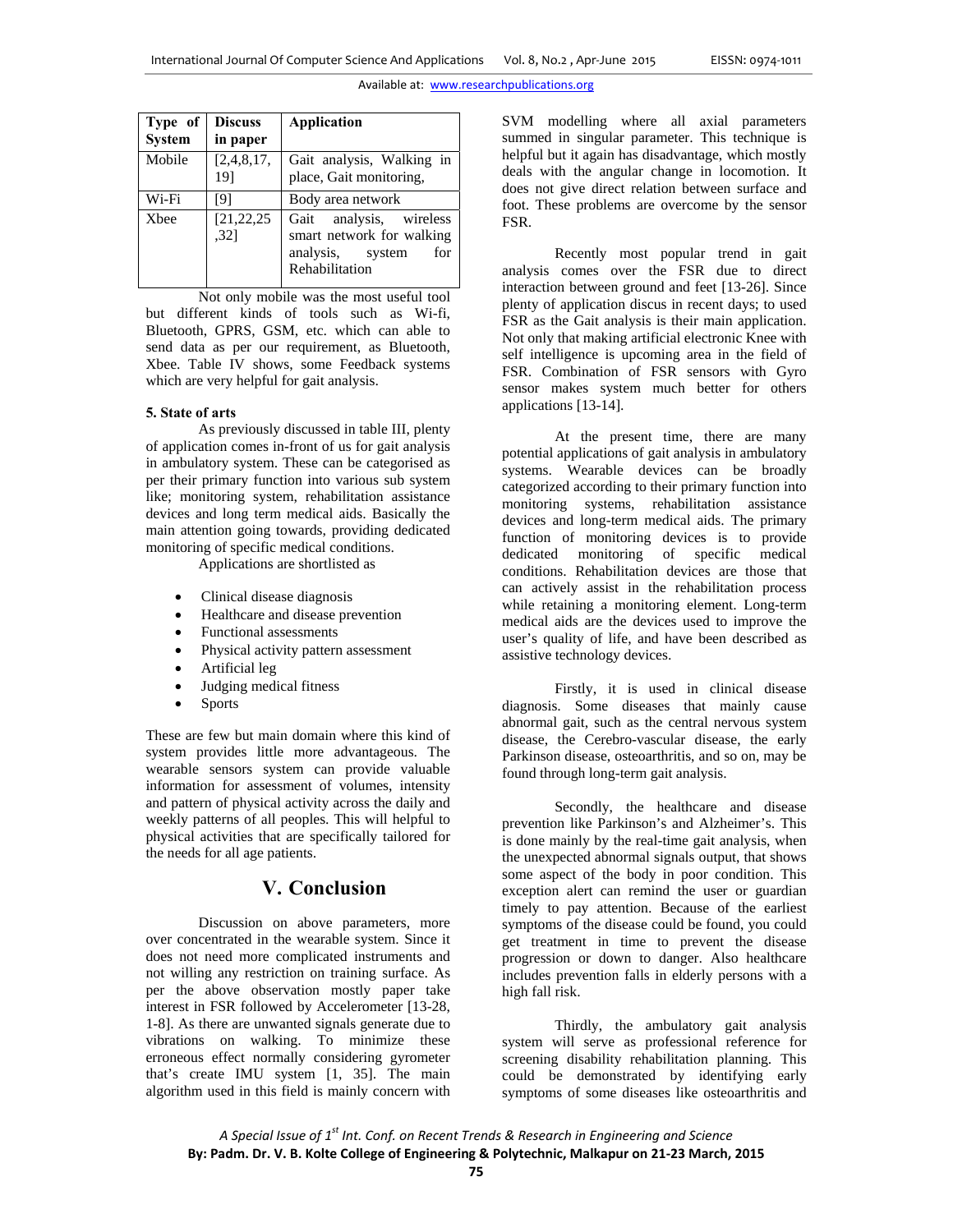providing proper individualized functional training plans for the patients, in order to prevent grievous injury to joints. It will help for gait corrections based on the study of historical gait characteristics.

Fourthly, physical activity patterns assessment. One study provided evidence that wearable sensors offered a feasible tool for the assessment of several aspects of physical activity in older people. The results show that older adults emerge as significantly less active than young adults. The wearable sensor system can provide valuable data for the assessment of volumes, intensity and patterns of physical activity across the daily and weekly patterns of all people. This will help inform physical activity promotion strategies and guidelines for health-related physical activity that are specifically tailored for the needs not only of the elderly but also of all age populations.

## **VI.References**

- [1] D. A. Rodriguez-Silva, F. Gil-Castineira, F. J. Gonzalez-Castano, R. J. Duro, F. Lopez-Pena, J. Vales-Alonso, "Human Motion Tracking and Gait Analysis: a Brief Review of Current Sensing systems and Integration with Intelligent Environments", IEEE International Conference on Virtual Environments, Human-Computer Interfaces, and Measurement Systems, Istambul, Turkey, 14-16 July 2008.
- [2] Martin Hynes, Han Wang and Liam Kilmartin, "Off-the-Shelf Mobile Handset Environments for DeployingAccelerometer based Gait and Activity Analysis Algorithms", 31st Annual International Conference of the IEEE EMBS Minneapolis, Minnesota, USA, September 2-6, 2009.
- [3] Julien Stamatakis, Julien Cremers, Didier Maquet, Benoit Macq, Fellow, and GaetanGarraux, "Gait feature extraction in Parkinson's disease using low-cost accelerometers", 33rd Annual International Conference of the IEEE EMBS Boston, Massachusetts USA, August 30 - September 3, 2011.
- [4] Michael L. McGuire, "An Overview of Gait Analysis and Step Detection in Mobile Computing Devices", Fourth International Conference on Intelligent Networking and Collaborative Systems, 2012.
- [5] K.S. Low, G.X. Lee, "Experimental Evaluation of Arm Motion Using Tri-axial Accelerometers based on Factorized Quatemion Approach", ICIT, IEEE 978-1- 4673-0342-2112/\$31.00 ©2012.
- [6] Pau-Choo Chung, Yu-Liang Hsu, Chun-Yao Wang, Chien-Wen Lin, Jeen-Shing Wang,

Ming-ChyiPai, "Gait Analysis for Patients with Alzheimer's Disease Using A Triaxial Accelerometer", IEEE 978-1-4673-0219- 7/12/\$31.00©2012.

- [7] Irina Spulber, Pantelis Georgiou, Amir Eftekhar, Chris Toumazou, LynseyDuffell, Jeroen Bergmann, Alison McGregor, Tinaz Mehta, Miguel Hernandez, Alison Burdett, "Frequency Analysis of Wireless Accelerometer and EMG Sensors Data: Towards Discrimination of Normal and Asymmetric Walking Pattern", IEEE 978-1- 4673-0219-7/12/\$31.00©2012.
- [8] Ji-Sun Kim, Denis Graˇcanin, Francis Quek, "Sensor-Fusion Walking-in-Place Interaction Technique using Mobile Devices", IEEE Virtual Reality, 4-8 March, Orange County, CA, USA,978-1-4673- 1246-2/12/\$31.00 ©2012.
- [9] N. A. Khan, N. Javaid, Z. A. Khan, M. Jaffar, U. Rafiq, A. Bibi, "Ubiquitous HealthCare in Wireless Body Area Networks", IEEE 11th International Conference on Trust, Security and Privacy in Computing and Communications, 2012.
- [10] Alf Johansson, Wei Shen, YouzhiXu, "An ANT based Wireless Body Sensor BiofeedbackNetwork for Medical E-Health Care", IEEE 978-1-4244-6252-0/11/\$26.00 ©2011.
- [11] Nikhil Raveendranathan, Stefano Galzarano, VitaliLoseu, RaffaeleGravina, Roberta Giannantonio, Marco Sgroi, RoozbehJafari, and Giancarlo Fortino, "From Modeling to Implementation of Virtual Sensors in Body Sensor Networks", IEEE SENSORS JOURNAL, VOL. 12, NO. 3, MARCH 2012.
- [12] Rui Ma and Qi Hao, "Buffon's Needle Model Based Walker Recognition with Distributed Binary Sensor Networks", IEEE International Conference on Multisensor Fusion and Integration for Intelligent Systems (MFI), September 13-15, 2012. Hamburg, Germany.
- [13] David M. Saxe and Richard A. Foulds, "ANALYSIS OF GAIT EVENT DETECTION ALGORITHMS APPLIED TO MOVEMENT DATA COLLECTED ON A SLOPED TREADMILL", IEEE 0- 7803-7767-2/03/\$17.00 2O03.
- [14] Stacy J. Morris, Joseph A. Paradiso, "SHOE-INTEGRATED SENSOR SYSTEM FOR WIRELESS GAIT ANALYSIS AND REAL-TIME FEEDBACK", Proceeding of the second joint EMBS/BMES Conference Houston, TX, USA, October 23-26, 2002.
- [15] T Karaharju-Huisman, S Taylor, R Begg, J Cai, and R Best, "Gait Symmetry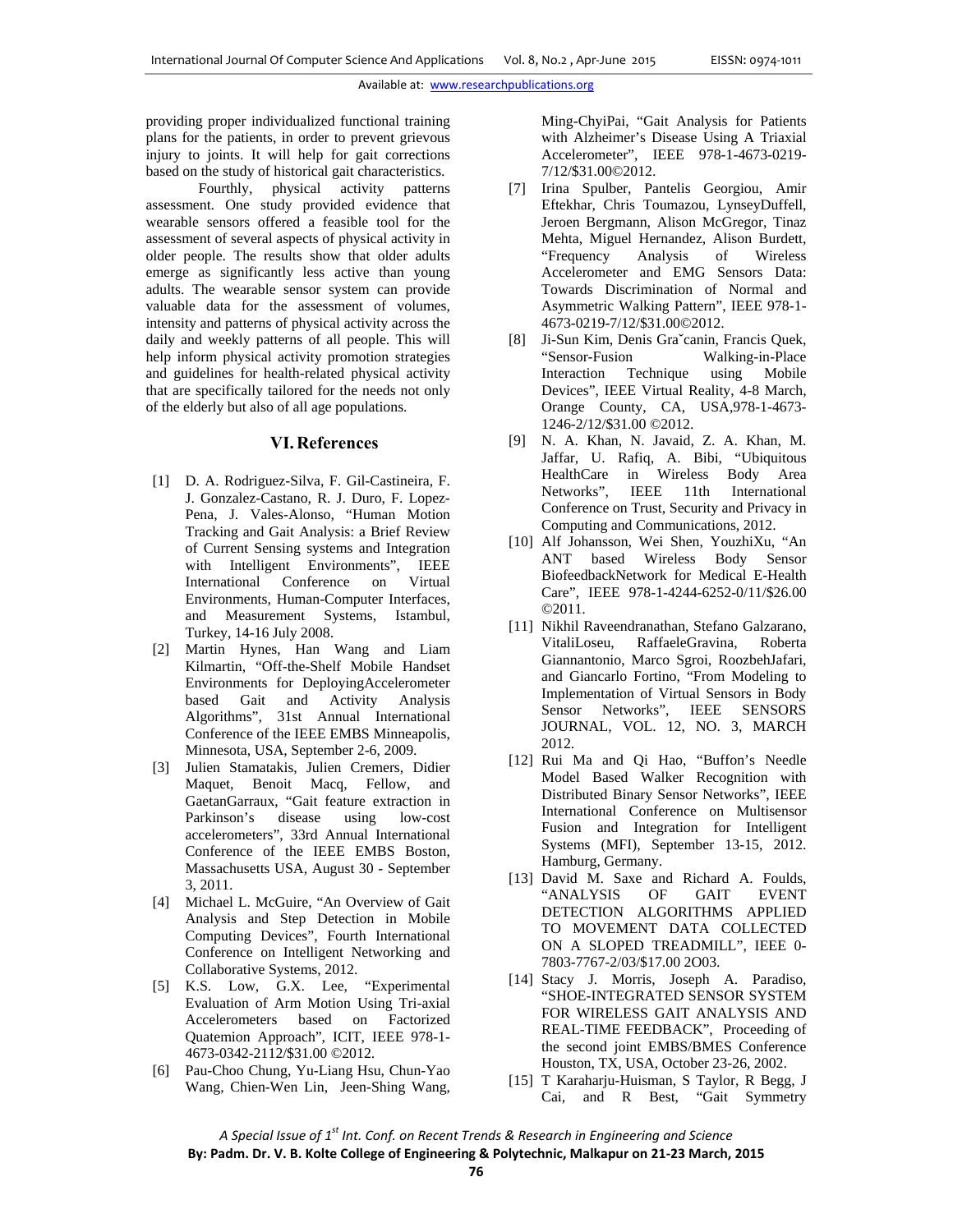Quantification During Treadmill Walking", Seventh Australian and New Zealand Intelligent Information Systems Conference, Perth, Western Australia, 18-21 November 2001.

- [16] Richard E. Fan, Martin O. Culjat, Chih-Hung King, Miguel L. Franco, Richard Boryk, James W. Bisley, Erik Dutson, and Warren S. Grundfest, "A Haptic Feedback System for Lower-Limb Prostheses", IEEE TRANSACTIONS ON NEURAL SYSTEMS AND REHABILITATION ENGINEERING, VOL. 16, NO. 3, JUNE 2008.
- [17] JoonbumBae, Kyoungchul Kong, Nancy Byl, and Masayoshi Tomizuka, "A Mobile Gait Monitoring System for Gait Analysis", IEEE 11th International Conference on Rehabilitation Robotics Kyoto International Conference Center, Japan, June 23-26, 2009.
- [18] Guillaume Chelius, Christophe Braillon, Maud Pasquier, Nicolas Horvais, Roger PissardGibollet, Bernard Espiau, and Christine AzevedoCoste, "A Wearable Sensor Network for Gait Analysis: A Six-Day Experiment of Running Through the Desert", IEEE/ASME TRANSACTIONS ON MECHATRONICS, VOL. 16, NO. 5, OCTOBER 2011.
- [19] Christian B. Redd, and Stacy J. Morris Bamberg, "A Wireless Sensory Feedback System for Real-Time Gait Modification", 33rd Annual International Conference of the IEEE EMBS Boston, Massachusetts USA, August 30 – Sept. 3, 2011.
- [20] Philip S. Dyer, and Stacy J. Morris Bamberg, "Instrumented Insole vs. Force Plate: A Comparison of Center of Plantar Pressure", 33rd Annual International Conference of the IEEE EMBS Boston, Massachusetts USA, August 30 - September 3, 2011.
- [21] [21] E. Parikesit, T. L. R. Mengko, H. Zakaria, "Wearable Gait Measurement System Based on Accelerometer and Pressure Sensor", International Conference on Instrumentation, Communication, Information Technology and Biomedical Engineering, Bandung, Indonesia, 8-9 November 2011.
- [22] W. Donkrajang, N. Watthanawisuth, J. P. Mensing, and T. Kerdcharoen, "A Wireless Networked Smart-Shoe System for Monitoring Human Locomotion", Biomedical Engineering International Conference (BMEiCON) -2011.
- [23] Christian B. Redd, and Stacy J. Morris Bamberg, "A Wireless Sensory Feedback Device for Real-TimeGait Feedback and

Training", IEEE/ ASME TRANSACTIONS ON MECHATRONICS, VOL. 17, NO. 3, JUNE 2012.

- [24] Kristin Fondahl, Daniel Kuehn, Frank Beinersdorf, Felix Bernhard, Felix Grimminger, Moritz Schilling, Tobias Stark and Frank Kirchner, "An Adaptive Sensor Foot for a Bipedal and Quadrupedal Robot", The Fourth IEEE RAS/EMBS International Conference on Biomedical Robotics and Biomechatronics Roma, Italy. June 24-27, 2012.
- [25] OisheeMazumder, AnandaSankarKundu, SubhasisBhaumik, "Development of Wireless Insole Foot Pressure Data Acquisition Device", IEEE, 978-1-4673- 4700-6/12/\$3l.00 ©2012.
- [26] Adam M. Howell, Toshiki Kobayashi, Heather A. Hayes, K. Bo Foreman, and Stacy J. Morris Bamberg, "Kinetic Gait Analysis Using a Low-Cost Insole", TBME-00277-2012.
- [27] SaeidJafariZadeh, Abbas Khosravi,AbdolrezaMoghimi, NajmeRoozmand, "A Review and Analysis of the Trajectory Gait Generation for Humanoid Robot Using Inverse Kinematic", IEEE, 978-1-4244-8679-3/11/\$26.00 ©2011.
- [28] P. Jonathon Phillips, Sudeep Sarkar, Isidro Robledo, Patrick Grothe, and Kevin Bowyer, Gaithersburg, "Baseline Results for the Challenge Problem of Human ID Using Gait Analysis", IEEE, Proceedings of the Fifth IEEE International Conference on Automatic Face and Gesture Recognition (FGR.02) 0-7695-1602-5/02 \$17.00 © 2002.
- [29] L.R. Sudha, R. Bhavani, "Biometric Authorization System by Video AnalysisOf Human Gait in Controlled Environments", IEEE-International Conference on Recent Trends in Information Technology, ICRTIT 978-1-4577-0590-8/11/\$26.00 ©2011 IEEE MIT, Anna University, Chennai. June 3-5, 2011.
- [30] Da-Un Jung, Wean Geun Oh, Jong-Soo Choi, "Model-based gait tracking method: a review of recent development gesture interaction", The 19th Korea -Japan Joint Workshop on Frontiers of Computer Vision, IEEE, 978-1 -4673-5621-3/13/\$31.00 02013.
- [31] Haifeng Hu, "Multi-View Gait Recognition based on Patch Distribution Feature and Uncorrelated Multilinear Sparse Local Discriminant Canonical Correlation Analysis", (c) 2013 IEEE.
- [32] JoonbumBae, Kevin Haninger, Dennis Wai, Xochitl Garcia, andMasayoshi Tomizuka, "A Network-Based Monitoring System for Rehabilitation", The 2012 IEEE/ASME